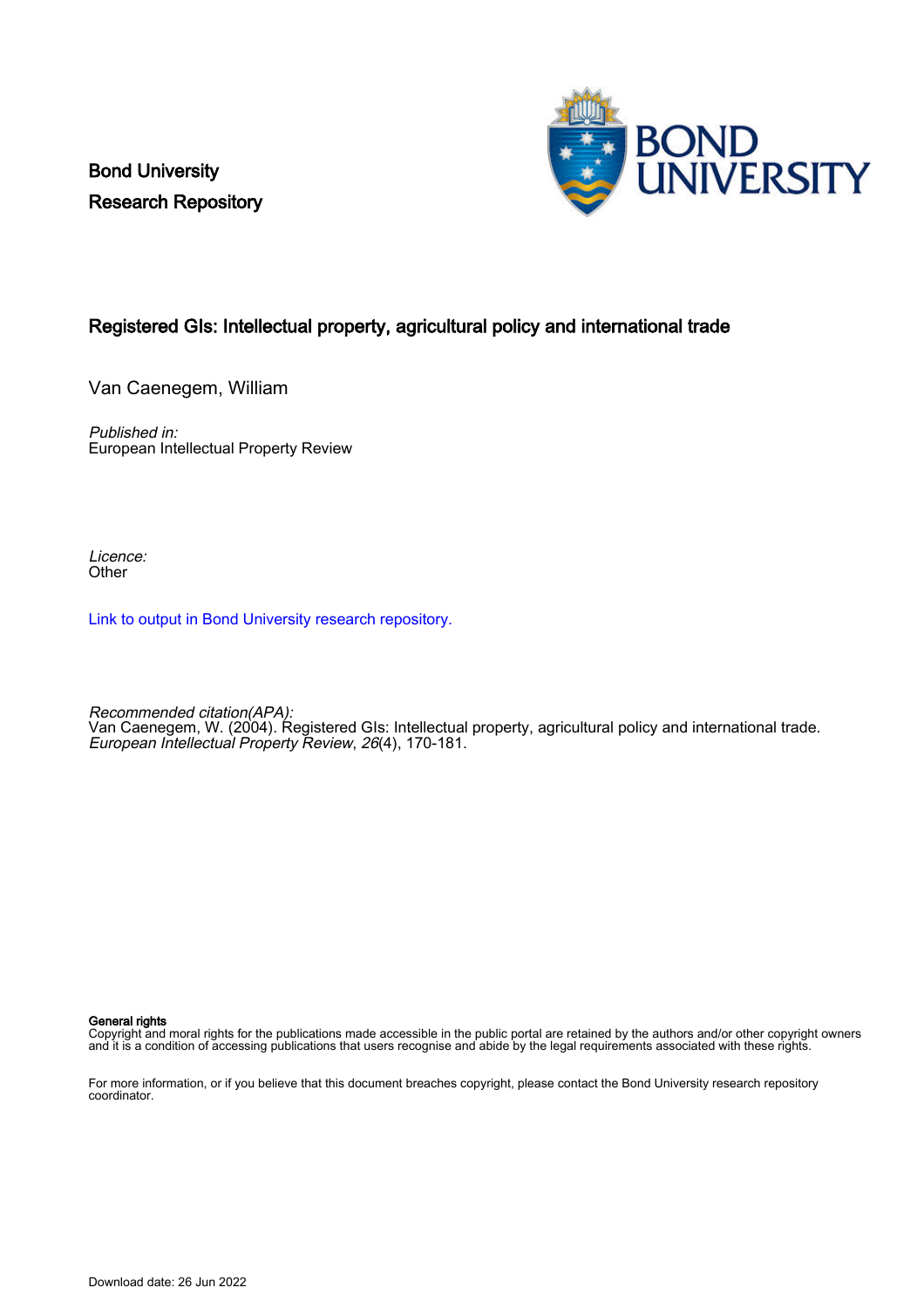# **Bond University [ePublications@bond](http://epublications.bond.edu.au?utm_source=epublications.bond.edu.au%2Flaw_pubs%2F169&utm_medium=PDF&utm_campaign=PDFCoverPages)**

[Law Faculty Publications](http://epublications.bond.edu.au/law_pubs?utm_source=epublications.bond.edu.au%2Flaw_pubs%2F169&utm_medium=PDF&utm_campaign=PDFCoverPages) [Faculty of Law](http://epublications.bond.edu.au/law?utm_source=epublications.bond.edu.au%2Flaw_pubs%2F169&utm_medium=PDF&utm_campaign=PDFCoverPages)

1-1-2004

# Registered GI's: Intellectual property, agricultural policy and international trade

William van Caenegem *Bond University*, william\_van\_caenegem@bond.edu.au

Follow this and additional works at: [http://epublications.bond.edu.au/law\\_pubs](http://epublications.bond.edu.au/law_pubs?utm_source=epublications.bond.edu.au%2Flaw_pubs%2F169&utm_medium=PDF&utm_campaign=PDFCoverPages) Part of the [Law Commons](http://network.bepress.com/hgg/discipline/578?utm_source=epublications.bond.edu.au%2Flaw_pubs%2F169&utm_medium=PDF&utm_campaign=PDFCoverPages)

# Recommended Citation

William van Caenegem. (2004) "Registered GI's: Intellectual property, agricultural policy and international trade" *,* 26 (4), : ISSN 0412-0461.

http://epublications.bond.edu.au/law\_pubs/169

This Journal Article is brought to you by the Faculty of Law at [ePublications@bond](http://epublications.bond.edu.au). It has been accepted for inclusion in Law Faculty Publications by an authorized administrator of ePublications@bond. For more information, please contact [Bond University's Repository Coordinator.](mailto:acass@bond.edu.au)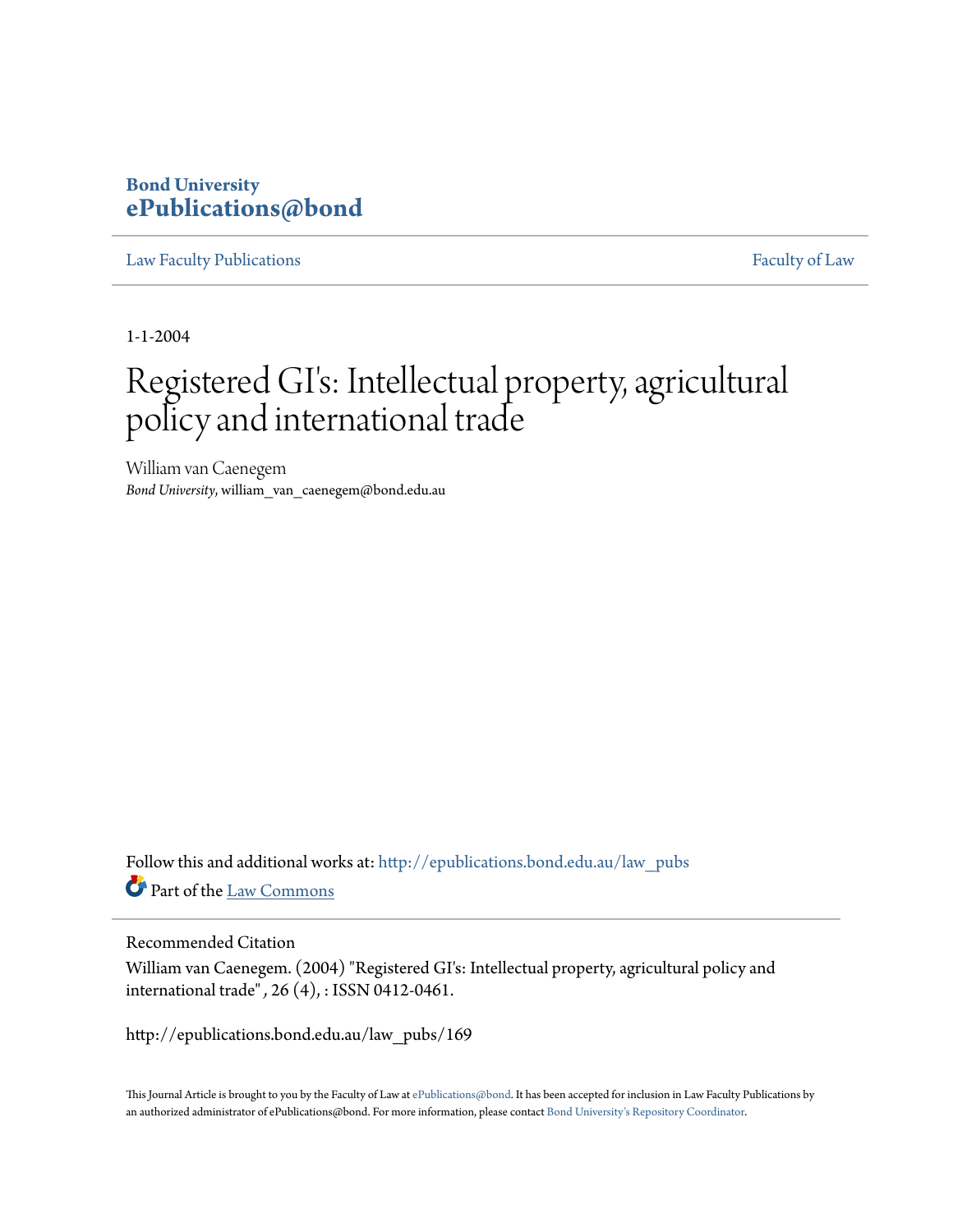# **Registered Gls: Intellectual Property, Agricultural Policy and International Trade**

# **W. VAN CAENEGEM**

W. van Caenegem, Associate Professor of Law, Bond University, Gold Coast, Queensland

Controversy surrounds current proposals to increase global protection for registered GIs by way of muhilateral negotiations under TRIPs.<sup>1</sup> Mooted expansion is twofold: by establishing a multilateral register of GIs for wines and spirits, with resulting protection in Member States; and by extending the higher level of TRIPs protection now enjoyed by wine GIs to other goods.<sup>2</sup>

Negotiations relating to registered GIs do not benefit from broad harmony about the universal need for, or the basic principles of legal protection. The European Union and some of its member countries have wellestablished high-level protection for geographical indications for food by way of registration. These systems impose strict norms, determined and enforced by statutory bodies, concerning both geographical origin *and* product standards (mandatory production methods).

The European Union favours what amounts to partial elevation of the EU regional GI framework to a global level.<sup>3</sup> Whereas the present proposals for a multilateral register only extend to wine GIs, there can be

1 As of February 5, 2003 the WTO had 145 Member States. As of the same date the United Nations had 191 Member States. For a useful account of some of the WTO negotiations and proposals, and analysis of developing country interests, see D. Vivas-Eugui, "Negotiations on Geographical Indications in the TRIPS Council and their effect on the WTO Agricultural Negotiations, Implications for developing countries and the case of Venezuela" (2001) 4/5 *Journal of World Intellectual Property* 703-729. For an account of the negotiation process resulting in TRIPs, see D. Gervais, *The TRIPS Agreement: Drafting history and analysis* (2nd ed., 2003).

2 Protection does not have to be limited to foodstuffs, but this article limits consideration to food. If not limited to foodstuffs, then protected products could include carpets, cigars, rice, coffee, fish, tea, porcelain *(e.g.* Limoges is a protected GI in France). If not to all products, the extension could be limited to handicrafts and artisanal items. See the EU proposal presented to the TRIPs Council: documents IP/C/W/107 and IP/C/ W/107/Rev. 1. In any case food forms the focal point of GI protection, industrial products only relatively rarely being registered as GIs. The EU system established under Regulation 2081/92 only covers food. For background on existing national systems, etc., see Standing Committee on the Law of Trademarks, industrial designs and geographical indications, Eighth Session (SCT 8/4), Document SCT/6/3 Rev. on "Geographical Indications: Historical Background, Nature of Rights, Existing Systems for Protection and Obtaining Protection in other Countries" (Prepared by the Secretariat).

EU-wide registration in relation to foodstuffs other than wine was established by Council Regulation 2081/92 of July 14, 1992 on the protection of geographical indications and designations of little doubt that a multilateral GI register would ultimately comprise all goods, not iust wine. Expansion is already a WTO agenda item,<sup>4</sup> and there is little inherent logic in maintaining distinct rules for wines and spirits. The EU TRIPs proposal calls for inclusion on the multilateral register of terms already found on national or regional registers without further substantive examination, but subiect to a member country's right to challenge a term it considers ineligible for protection in its territory, on prescribed grounds.<sup>5</sup> Under present proposals, inclusion of a GI on the multilateral register would have the direct legal effect of affording it TRIPs protection (Art.23) in any Member State that has not challenged it.

Many member countries outside Europe have either no GI registration or only low-level systems of registration,<sup>6</sup> some requiring certification of geographical ori-

origin for agricultural products and foodstuffs ([1992] O.J. L208; below: "Regulation 2081/92"). More precisely, what is proposed by the European Union amounts to a system incorporating both Regulation 2081/92 elements and Lisbon elements into the WTO mechanisms (Lisbon Agreement for the Protection of Appellations of Origin and their International Registration).

4 Although contentious: there was considerable disagreement as to whether the Fourth WTO Ministerial Meeting in Doha mandated negotiations for the extension of protection for GIs for products other than wine and spirits; see para.12 of the Doha Declaration.

5 See the revised EU proposal for the multilateral register, IP/C/W/107/Rev. 1, June 22, 2000: "Implementation of Article 23.4 of the TRIPS agreement relating to the establishment of a multilateral system of notification and registration of geographical indications" (Communication from the European Communities and their Member States). The grounds of opposition proposed are that the term does not conform to the TRIPs definition of a GI (see Art.22.1 of TRIPs); that the GI contains a false indication as to origin; that the GI is generic; and the absence of national protection. Controversially the EU proposal does not provide for opposition on the basis of a pre-existing registered trade mark incorporating a GI. By contrast, the Hungarian proposal provides for opposition on the basis of prior trade mark registrations also (see WIPO IP/C/W/255, May 3, 2001). See also Council of TRIPs, JOB (03)/75, "Draft text of Multilateral system of notification and registration of GI's for wines and spirits", April 16, 2003. Note that oppositions can only be lodged by states and not in any circumstance by owners of prior trade marks directly. However, under the Hong Kong proposal (see WTO TN/IP/W/8, April 23, 2003) the domestic courts would decide about the applicability of genericness or prior trade mark exceptions, rather than these issues being incorporated into the multilateral registration process itself.

See for instance for Malaysia: Geographical Indications Act 2000, Geographical Indications Regulations 2001, and Geographical Indications (Amendment) Act 2002; New Zealand also has GI registration legislation but it has not yet entered into force; for Australia see the Australian Wine and Brandy Corporation Act 1980 (Cth). In Turkey, see Decree Law No: 555 Pertaining to the Protection of Geographical Signs, which entered into force on June 27, 1995; in India see the Geographical Indication of Goods (Registration and Protection) Act 1999 (as analysed in *Managing Intellectual Property,* Special Sup- plement to April 2003 issue, The India IP Focus: "GI's labour under unequal terms", pp.95 et *seq.);* see also S. Chaturvedi, "India, the EU and GI's: Convergence of interests and challenges ahead", Research and Information Systems for the Nonaligned and Other Developing Countries (RIS) (2002). The TRIPs definition of a geographical indication does not require that product standards apply, but only that characteristics or reputation are essentially attributable to geographical origin. If only reputation is derived from geographical origin, then observance of consistent product standards is arguably not essential.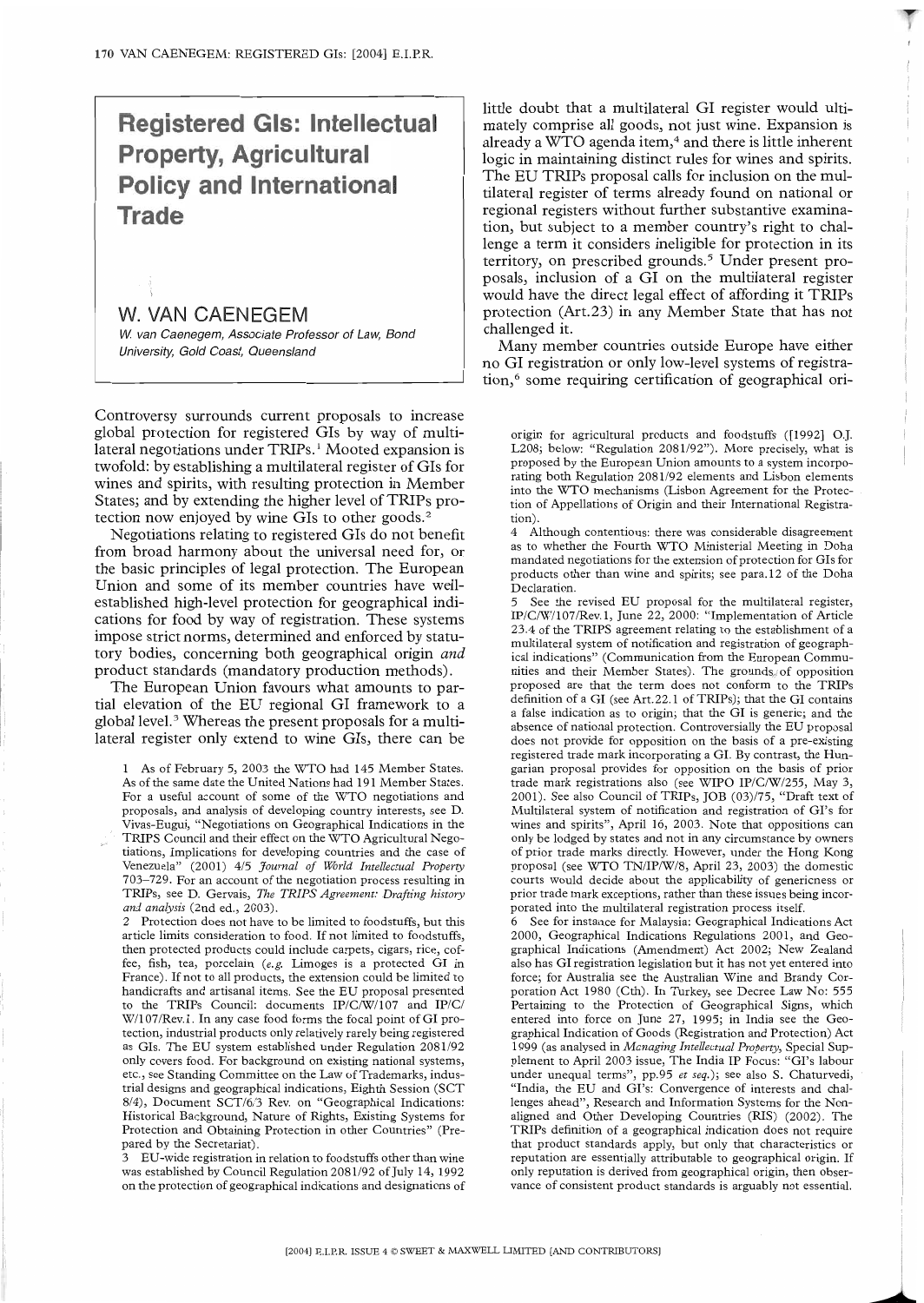gin but not observance of separate product standards.7 Some of these countries do not favour global expansion of the EU regional registration model, and question the universal applicability of the policy basis for the introduction of registered GI systems.<sup>8</sup> In terms of safe-<br>guarding reputation and preventing consumer reputation and preventing consumer deception, existing laws are seen as sufficient, and as a consequence, a multilateral register with direct legal effect is seen as unnecessary.

The absence of the broad-based consensus that underpins other areas of IP law results from the mixed status of GI registration: it is both an instrument of agricultural policy, and a form of intellectual property. Whereas the economic and policy basis for legal protection for reputation is widely accepted, the agricultural policy impact of various GI registration systems is the root cause of much of the current disagreement. Disparate national agricultural policy perspectives arguably cause more controversy within WTO than any other subject-matter. The difficult negotiations surrounding registered GIs reflect this once again, as does the lack of consensus concerning priority between trade mark rights and registered GIs.

Against this background, undecided WTO member countries find themselves compelled to assess their national interest and take a considered position in relation to registered GIs. If they are to benefit from the multilateral register, they must address three significant questions:

(1) Will the *domestic* economy benefit from the introduction of a registration system for GIs which is compliant with TRIPS?

(2) Will export trade performance be enhanced by the introduction of a registration system for GIs, given the TRIPs provisions relating to GIs?

(3) What trade-offs can be obtained in the context of trade negotiations, in return for support for global expansion of GI protection?

This article will contend that a member country must primarily decide whether its *domestic* economy will ultimately benefit from the protection by registration of its own geographical terms, and the accompanying regulatory structures. The other questions, relating to the potential "recovery" of reputed geographical terms in export markets, or to concessions that might be gained in other areas of trade negotiation, are subordinate: The main question is whether GI registration is a beneficial

*7 e.g.* in Australia the Australian Wine and Brandy Corporation Act 1980 (Cth) provides for wine GI registrations but only requires proof of origin, not observance of product standards. 8 A lack of enthusiasm is perhaps also demonstrated by the low level of adoption of international treaties relating to GI registration, principally the Lisbon Agreement for the Protection of Appellations of Origin and their International Registration. As to proposals that tend to counter the EU position, see *e.g.* IP/C/ W/133/Rev. 1 "Proposal for a multilateral system for notification and registration of geographical indications based on article 23.4 of the TRIPS agreement", Revision (Communication from Canada, Chile, Japan and the United States), July 26, 1999; IP/C/ W/289, June 29, 2001, (Communication from Argentina, Australia, Canada, Chile, Guatemala, New Zealand, Paraguay

and the United States): "Extension of the protection of geographical indications for wines and spirits to geographical indications for all products: potential costs and implications".

addition to a current domestic policy matrix, including both IP and agricultural policy.

But would adoption of current EU proposals actually compel Member States to introduce a registration system for *domestic* Gls? The proposals would allow member countries considerable latitude in determining how extensive a domestic regulatory framework for GIs should be. Countries without a registered GI tradition could theoretically comply by adopting rules geared solely to the protection of *foreign* terms, as is also an option for wines under the current TRIPs provisions, or amending existing rules to the same effect. This would obviate the need to set up the elaborate system required to register, control and enforce local GIs.

However, the proposed multilateral register differs considerably from the current structure in relation to wine GIs.<sup>9</sup> Presently a member country is TRIPs-compliant if it affords individual applicants, foreign or local, protection against misappropriation of a wine GI without the need to prove consumer deception.1° This requires some form of *a priori* identification of the protected wine GIs, as the TRIPs protection goes beyond that normally afforded by general rules against unfair competition, or the action against passing off. $11$  This can be achieved by making available to individual applicants the right to apply for inclusion of a term on a domestic GI register, or as a certification or collective mark,12 or on some other *sui generis* register established specifically to receive individual applications for protection of foreign wine GIs.<sup>13</sup>

By contrast, under the EU multilateral register proposal a country would have to afford all names on the multilateral register some form of automatic domestic registration, which enabled the owner to claim the legal protection afforded under TRIPs.<sup>14</sup> Terms on the multilateral register would also—and very controversiallyachieve precedence even over existing registered trade marks in Member States. For individual owners of registered GIs this has the clear intended advantage of

9 The current provisions in fact cover both wines and spirits. 10 This only applies to terms that comply with the TRIPs definition of GI, which requires proof of connection between region of origin and qualities or reputation of the product: see Art.22.1 TRIPs; see also Art.24.9 TRIPs.

11 More precisely, in terms of Art.23.1 TRIPs: "Each Member shall provide the legal means for interested parties to prevent use of a geographical indication identifying wines for wines not originating in the place indicated by the geographical indication in question or identifying spirits for spirits not originating in the place indicated by the geographical indication in question, even where the true origin of the goods is indicated or the geographical indication is used in translation or accompanied by expressions such as 'kind', 'type', 'style', 'imitation' or the like'

12 Arguably such marks would achieve the effect that Art.23 (see n.11 above) requires, *i.e.* a remedy without proof of consumer deception where the mark is used on similar goods.

13 Alternatively a state can go beyond affording individuals a right of application and enter into a bilateral agreement with another member for the mutual recognition and registration of registered GIs.

14 Unless a challenge has been lodged by a member country. The EU proposal provides: "Participating Members shall facilitate the protection of an individual registered geographical indication by providing the legal means for interested parties to use the registration as a presumption of the eligibility for the protection of the geographical indication": see IP/C/W/107/Rev. 1, June 22, 2000. The protection concerned is the protection afforded by TRIPs Art.23(1).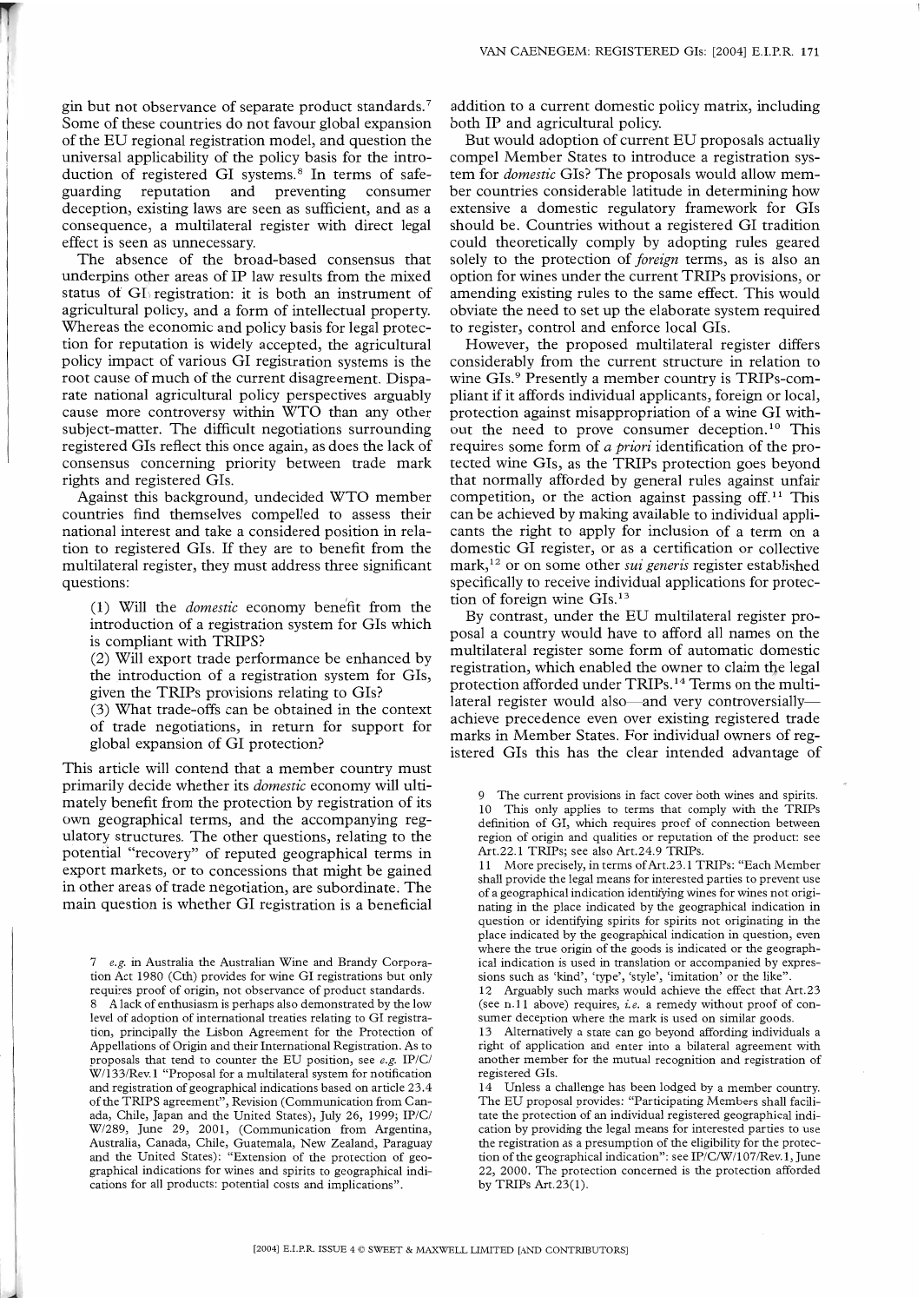obviating the need to lodge individual applications in foreign jurisdictions. But for member countries without established registered GI systems, it would impose far greater regulatory costs than the present wine GI obligations do. Even a minimal system directed solely at the protection of foreign GIs for wine would necessitate the establishment of public law mechanisms, *inter alia* to examine and reconcile inconsistencies with domestic trade marks—unless the EU proposal is adopted, not permitting opposition to prior trade mark grounds -and homonymous place names, and to determine whether to challenge the eligibility for protection within the territory on a prescribed basis such as genericness or inconsistency with the TRIPs definition.<sup>15</sup>

Furthermore, a minimal system with no or insignificant domestic registration would also prevent a member country from ever deriving the advantage of international protection from the proposed register, since inclusion of GIs on the multilateral register can only derive from prior domestic registration.<sup>16</sup> If the multilateral register applies to wine only, this may not be a major concern. But there is no reason in logic to maintain such distinct treatment, and one can only presume that the multilateral register will eventually come to cover all goods, or at least all foodstuffs. The result would be a skewed system, where only countries with already well-established GI registration systems would derive much benefit from the global protection resulting from the multilateral register. Other countries would suffer the regulatory costs of protecting foreign GIs, with no prospect of any great domestic or export benefit, in either the short or the long term. Only if they have their own national register from which terms can be uploaded to the multilateral register to achieve a level of global protection can they possibly derive some future benefit. But is it worth having a domestic registration system for GIs in the first place?

In other words, will GI registration benefit the domestic economy, in particular agricultural and rural incomes and production?17 Answering this requires prior analysis of the merits and demerits of such systems, and also consideration of the broader policy settings of national agricultural and rural sectors. If the

15 The EU proposal (see nn.5 and 14 above) requires that a Member State challenges "in a duly justified manner". The Chairman's Note of April 16, 2003 (JOB(03)/75: "Draft of multilateral system of notification and registration of geographical indications for wines and spirits"), which contains various possible versions of a legal instrument establishing the Register, provides as one option that the grounds for a challenge would be specified, and would be: non-conformity with the TRIPs definition of Art.22(1); inherent falsity; genericness; and exceptions under Art.4(4) and (5) of TRIPs. As to the relationship between registered trade marks and geographical indications on the multilateral register, and the application of Art.2.3 concerning invalidation of trade marks containing a misleading geographical indication, the Chairman's note is silent. About the relationship between trade marks and geographical indications in general, see WIPO SCT/5/3, "Possible solutions for conflicts between trademarks and geographical indication and for conflicts between homonymous geographical indications" (International Bureau, June 8, 2000).

16 Moreover, such domestic registrations would have to conform to the requirements of TRIPs if the registered terms are to be entered on to the multilateral register.

17 Again, as pointed out above, although GI registration can extend to all goods, foodstuffs, and not industrial goods, are the key to this debate; see n.2 above.

conclusion is that it makes sense to have a domestic system of protection for registered GIs, then the further question is what form it should take.

It is contended below that a high-level system, *i.e.* one which combines proof of geographical origin *and* adherence to product standards, has the greatest theoretical merit. However, such a system amounts to a pervasive intervention in patterns of agricultural production, with some detrimental economic impacts. It may thus hold few attractions to countries with incompatible agricultural industry structure and policies.

After an overview of current standpoints, the theoretical arguments relating to registered GI systems are considered below. Then some benefits that countries without a GI tradition might derive, in terms of international negotiations and trade, from support for current EU proposals, are considered.

# **Europe and the New World: Division among Member States**

#### The European Union and other Member States

The European Union is the principal advocate of greater protection for GIs around the world, by way of bilateral negotiations, in the context of WTO/TRIPs or in the context of the WTO Agriculture Agreement negotiations.18 The main thrust of the Union's ambitions with regard to GIs is apparently threefold: first, to recoup as many "lost" GIs as possible, whether through multilateral or bilateral arrangements; secondly, to ensure that all registered European GIs *automatically* enjoy increased protection around the world; and thirdly, to achieve a uniform high level of protection for all GIs globally, whether for wine or all agricultural foodstuffs for human consumption. The "recoupment" of lost GIs has two elements: the phasing out of generic use and establishing the pre-eminence of GI registration over trade mark rights, even if prior registered. If all this comes to pass, the historical trend which saw the adoption in 1992 of regional EU GI registration, partly modelled on national laws, would be further extended to the global level.

The principal momentum behind the European Union's appeals for greater GI protection comes from Mediterranean EU states, Italy, Portugal, Spain, and above all France, where traditional, specialised, small scale, non-commoditised agricultural practices remain relatively commonplace, with a fair degree of rural processing. In those countries registered GI systems are on the whole also well established.19 Some Central European states also favour the "expansionist" agenda, such as Hungary (to join the European Union on May

18 Nonetheless a number of other member countries (socalled "Friends of GIs") have joined in calling for greater GI protection: *e.g.* Switzerland, Sri Lanka, Pakistan, India, etc. As to the history of debate concerning GIs in the context of TRIPs, see *e.g.* also F. Addor and A. Grazioli, "Geographical indications beyond wines and spirits" (2002) 5/6 *Journal of World Intellectual Property* 865; and also Vivas-Eugui, n. 1 above.

19 This is not the case for all EU countries. Before 1992 the northern Member States did not have registration systems, relying on legislation relating to misleading and deceptive conduct. This caused some difficulty, since these states did not dispose of established lists from which to notify names to the Commission when Council Regulation 2081/92 came into force.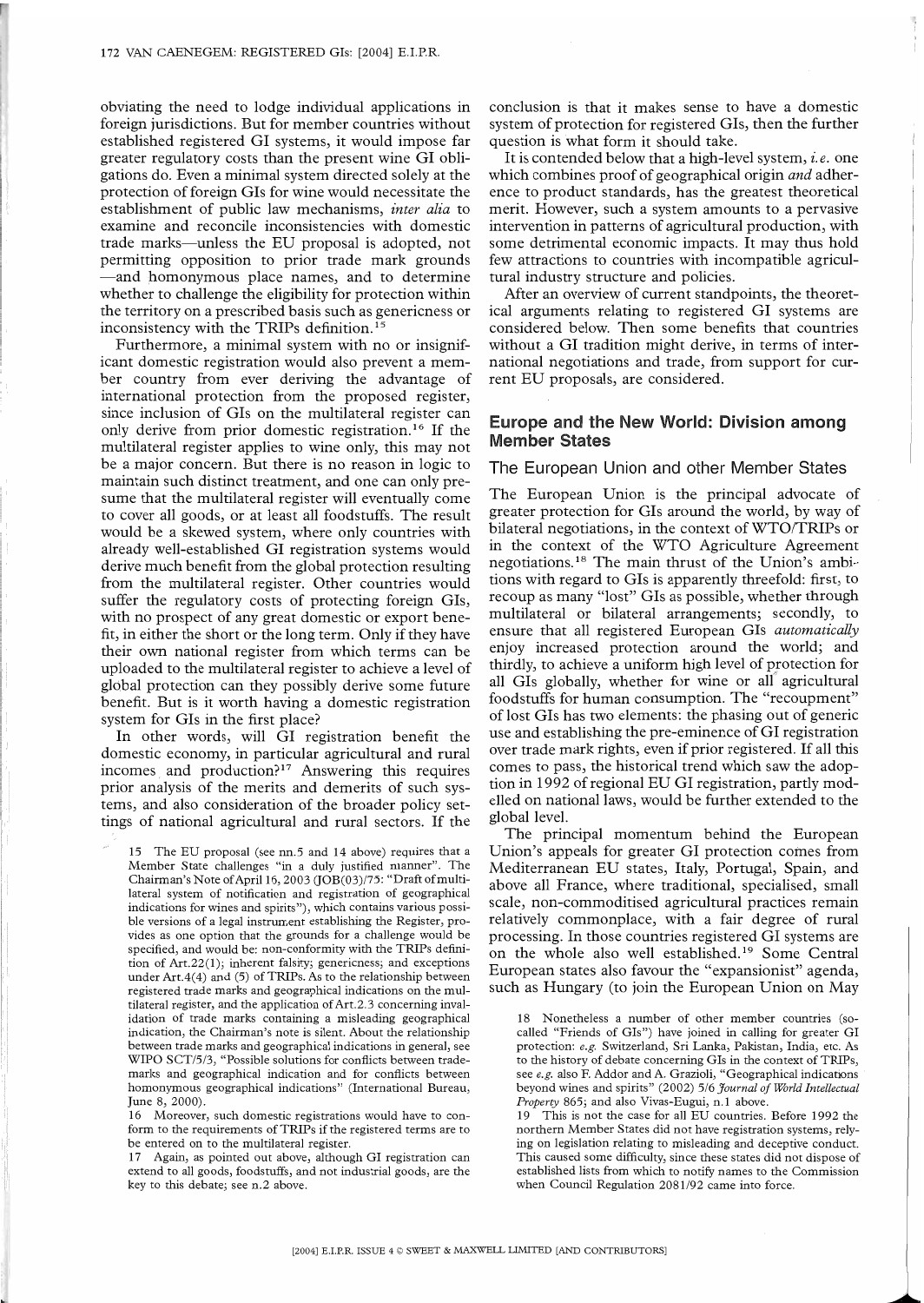14, 2004) and Bulgaria. Certain developing countries also favour extension of registered Gls to cover products other than wine, with some of the interest going beyond foodstuffs and into handicrafts and other forms of localised small-scale industrial production.

Farming and agriculture in the European Union are highly regulated, protected and subsidised activities. The level of state and Union involvement with agriculture naturally results in the Union giving considerable weight to agriculture-related issues in trade negotiations. However, currently there is a trend towards attempting to reduce European agriculture's reliance on forms of production and export subsidisation. One must be conscious, when considering **the** position taken by the European Union in relation to registered GIs, of the direct and indirect links that exist between registered GIs and wider agricultural policy. In terms of agricultural policy, high-level registered GI systems can be said to promote small-scale rural production, the elimination of overproduction, maintenance of artisanal production methods, and hence rural income and population, and existing environments. From this perspective, increasing protection of GIs in export markets around the world can be seen as promising ever greater returns to local producers.

On the other side of the debate stand certain "new world" countries that have agricultural sectors with some or all of the following characteristics: lower levels of agricultural subsidisation; export orientation; economies of scale in agri-industries; higher levels of corporate control of production; and common adoption of European geographical terms, in some cases as generic product descriptors. These states, among which Australia is prominent, tend to oppose expansion of the registered GI system.2° They are concerned that increased GI protection has protectionist overtones, and that it will disadvantage them in the development of agricultural export trade into certain third country markets, as well as imposing onerous compliance obligations. They are also unconvinced of the inherent benefits in domestic economic terms of increased GI protection, pointing, *inter alia,* to the sufficiency of existing remedies for misuse of reputation, and the considerable regulatory and fiscal costs involved. Countries such as the United States also strongly advocate **the** maintenance of prior trade mark rights, both on the basis of the inviolability of private property rights and **the** need for compensation if prior trade marks were to be effectively expropriated because of subsequent GI registrations.

# **The** expansionist position

While agricultural policy related motives may remain largely in the background, the expansionist position openly invokes a combination of historical and theoretical arguments. Fundamental is the view that it is not because others have over time "got away with" using geographical terms to describe products originating outside the relevant area that they should be entitled to continue to do so in the future. The whole history of the protection of GIs has been marked by a geographical expansion of the struggle to confine the right to use terms to the region designated: to recapture lost GIs. The TRIPs-related demands are simply the logical next step in the context of more integrated world trade, a step that will further repair historical wrongs.<sup>21</sup> But the protection for pre-existing trade marks and generics remains a perceived drawback which TRIPs negotiations concerning expansion and the multilateral register do not directly address. This continues to offend EU interests: geographical indications identify real and existing places, and inhabitants should not be deprived of their inherent right to use their place names in relation to their products. They should not become victims of their own success by the protection of others' rights to use European place-names under the guise of genericness. Moreover, the rights of foreign trade mark owners whose marks incorporate a regional name should not prevail over the rights of regional GI users.

Nonetheless, even if in theory all GIs should ultimately be "reinstated", the exigencies of international trade negotiations have compelled acceptance of a compromise. Hence certain exceptions (pre-existing registered trade marks, generic geographical terms)<sup>22</sup> have become established in the TRIPs context. This does not mean there is no room for "improvement" (i.e. circumventing TRIPs exceptions): to some degree within TRIPs through the mechanics of the multilateral register; through the agriculture negotiations; or through bilateral agreements, of which the EU-Australia Wine Agreement is an example. Therefore a two-pronged approach, on the one hand, striving for expansion of protection within TRIPs, and on the other hand, enhancing protection even beyond TRIPs standards through agriculture negotiations and country-specific agreements, is crucial to Europe's determined effort to regain comprehensive control of its geographic terms in agricultural trade in the future.

However, in the next stage of expansion of protection of registered GIs, more is required in a multilateral forum than determination and appeals to fairness or an obligation to repair historic injustices. As suggested above, one factor in gaining acceptance in the broad church of the WTO lies in the support that may be garnered for domestic registered GI protection from countries that do not already have it. Such countries would likely be less willing to support higher GI protection if the overwhelming beneficiary is only Europe, and if the domestic policy advantages of GI registration (going beyond wine) are not apparently universal.

<sup>20</sup> See WTO IP/C/W/133/Rev.1: proposal from Canada, Chile, Japan, and the United States; and the proposal presented to the TRIPs Council's Special Session, September 2002, by 17 members including the United States and Canada, and Australia and New Zealand-see WTO IP/C/W/386 (relating to Art.23); **see** also WTO IP/C/W/360, Implications of Article 23 Extension (Communication from Australia, Canada, etc.), July 26, 2002.

<sup>21</sup> This historical dimension particularly holds true for the European Union. Certain developing nations favour expansion for different reasons, mainly related to the opportunity to regain control of certain terms now commonly used, or otherwise related to perceived advantages for certain sectors (including traditional crafts) or the aspiration to use GI registration to protect traditional knowledge; see further Vivas-Eugui, n.1 above.

<sup>22</sup> The exceptions of Art.24(4)-(9) are commonly referred to as the "acquired rights" exceptions.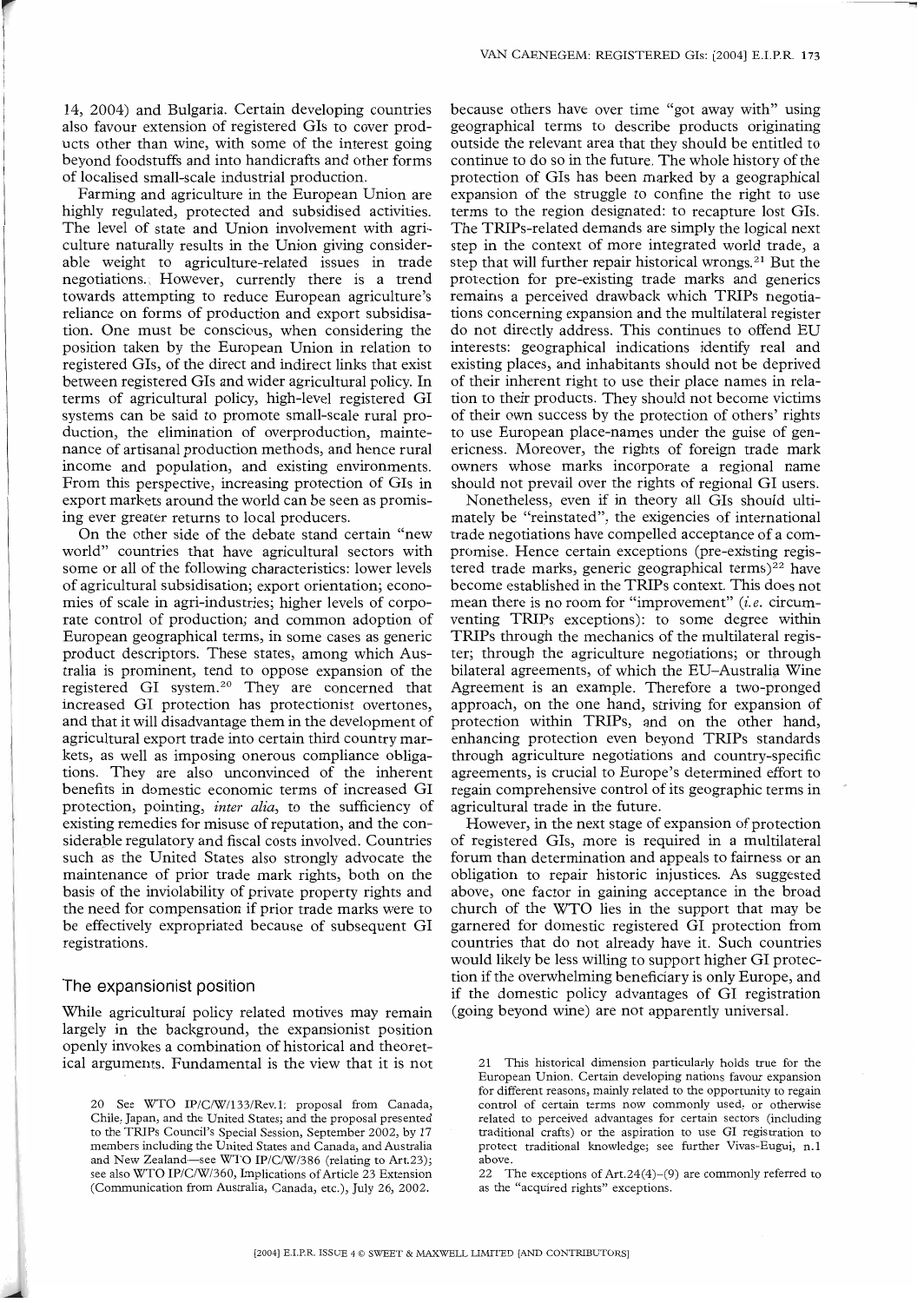#### The minimalist position

The minimalist position turns the historical argument on its head and stresses that there is no point in closing the stable door now the horse has bolted. The use of European GIs in many of the immigrant countries of the new world is the result of historical accident, and not of deliberate misappropriation in bad faith. Many GIs and associated cropping and production processes were introduced by migrants naming colonial locations after their place of birth, or continuing to use customary geographical terms to describe certain products. In the perception of consumers in such countries, many GIs have lost their connection with a certain region in a country of origin.23 Furthermore, for many yearsalthough this is not universally the case: think of Champagne, for example-GIs remained largely unclaimed and unprotected outside Europe, so European countries are arguably estopped from claiming them back. A *fortiori* trade mark owners' private ownership rights should not be usurped or expropriated.

It is also argued that it is unconscionable to set up a global system of GI registration which is potentially so disproportionate in its benefits. In contrast with other IP regimes such as copyright or patents, registered GI systems are not widespread outside Europe—as is illustrated by low adherence levels to relevant international treaties, mainly the 1958 Lisbon Agreement. Member countries, to comply with international obligations, participate in the proposed multilateral register system, and derive domestic economic benefit, would *in effect* have to establish systems that protect both foreign and local GIs. This would in fact advantage Europe, with its longstanding investment in protection regimes and long tradition of rural branding and regulation. Other member countries would either never benefit, or only benefit after considerable investments have been made to internationally promote local GIs, as yet unknown, in export markets. Rather, in the newly found spirit of WTO and TRIPs, members should aim to establish a system that does not distribute benefits unevenly over Member States, but that holds genuine promise of trade liberalisation and domestic growth for all country members.

Opponents of registered GI systems point out that they are not without viable alternatives. If the essential task of GIs is as a vehicle for the promotion of valueadded rural production, there are other options with marked advantages, whether it be certification or collective marks, or even ordinary trade marks (corporate branding).<sup>24</sup> These alternatives have many of the advantages of OI protection without some of the drawbacks.<sup>25</sup>

These arguments are inherently inconclusive, even if they generally point towards the need for synchronicity between decisions concerning registered GIs and broader agricultural policy. As argued above, ultimately the essential question is what the domestic advantages are of introducing a system of registered GIs, and furthermore what forms such a system should take. More progress can be made from attempting to identify the theoretical basis for introducing a registered GI system. This will assist in determining whether a country might wish to adopt such a system if it is not already established, and hence the position it might take in international negotiations.

# **The Theoretical Case for G! Registration**

# Registered GIs as intellectual property26

As a form of intellectual property, registered GIs constitute proprietary protection for reputation.<sup>27</sup> The goals of GI registration are thus analogous to those of trade mark registration. In other words, registration allows *a priori* determination of legal entitlement, with subsequent savings in terms of transaction costs, both in the context of licensing and assignment, and in the context of dispute resolution. Registration obviates the need, within certain parameters, to prove ownership when a dispute arises, as well as the need to prove reputation and deception of consumers. A registration system also presents search cost advantages for rival traders, who can more simply determine whether a certain sign is available for use as a promotional tool or not. Thus legal protection for signs promotes efficiencies in the industrial organisation of the production and promotion of goods.

26 As to general analysis of the policy issues underlying GI registration see, *inter alia,* D. Rangnekars, "Geographical Indications, A review of Proposals at the TRIPS Council: extending article 23 to products other than wines and spirits", UNCTAD/ ICTSD, May 2003; OECD, Directorate for Food, Agriculture and Fisheries; Trade Directorate, "Appellations of origin and geographical indications in OECD member countries: Economic and Legal implications", OM/AGR/APM/TD/WP(2000) 15/FINAL; R J. Heald, "Trademarks and Geographical Indications: Exploring the Contours of the TRIPS Agreement" (1996) 29 Vand J. Transnat'l L. 635; and WIPO Symposium on the International Protection of Geographical Indications in the Worldwide Context, Hungary October 1997; South Africa, September 1999; Montevideo November 2001. For more extensive consideration of policy issues relating to GIs see also W. van Caenegem, "Registered Geographical Indications: Between Intellectual Property and Rural Policy" (2003) J.W.I.R Pt I Vol.6/5: 699; Pt II Vol.6/6: 861.

The analysis below is in part based on W. M. Landes and R. A. Posner, "Trademark law: an economic perspective" (1987) 30 J. of Law & Eco. 265; N. Economides, "The Economics of Trademarks" (1988) 78 *Trademark Reporter* 523; S.L. Carter, "The Trouble with Trademark" (1990) 99 *Yale Law Journal* 759; M. Davis, "Death of a salesman's doctrine: a critical look at trademark use" (1985) 19/2 *Georgia Law Review* 233; W. Moran, "Rural space as intellectual property" (1993) 12 *Political Geography* 263; W. Moran, "Wine appellations as territory in France and California" (1993) 83/4 *Annals of the Association of American Geographers* 694-717 at 695; and N. Dawson, "Locating geographical indications--perspectives from English law" (2000) 90 *Trademark Reporter* 590.

<sup>23</sup> See *e.g. the* Spanish Champagne (Freixenet) decision in Australia: *Comird Inrerprofessionel du Vin de Champagne v NL Burton Pry Lrd* (1981) 57 EL.R. 434.

<sup>24</sup> As to certification marks in general, see J. Belson, "Certification Marks, Guarantees and Trusts" [2002] E.I.P.R. 340.

<sup>25</sup> In terms of public cost, rigidity and dependency on commensurate rural and agricultural policy settings. Much is made of the issue of cost in the WTO Communication emanating from Australia, Canada, etc. (WTO IP/C/W/360; see n.20 above), in particular, that a registered GI system tends to impose costs and administrative burdens on states rather than on private actors, as is the case with trade marks.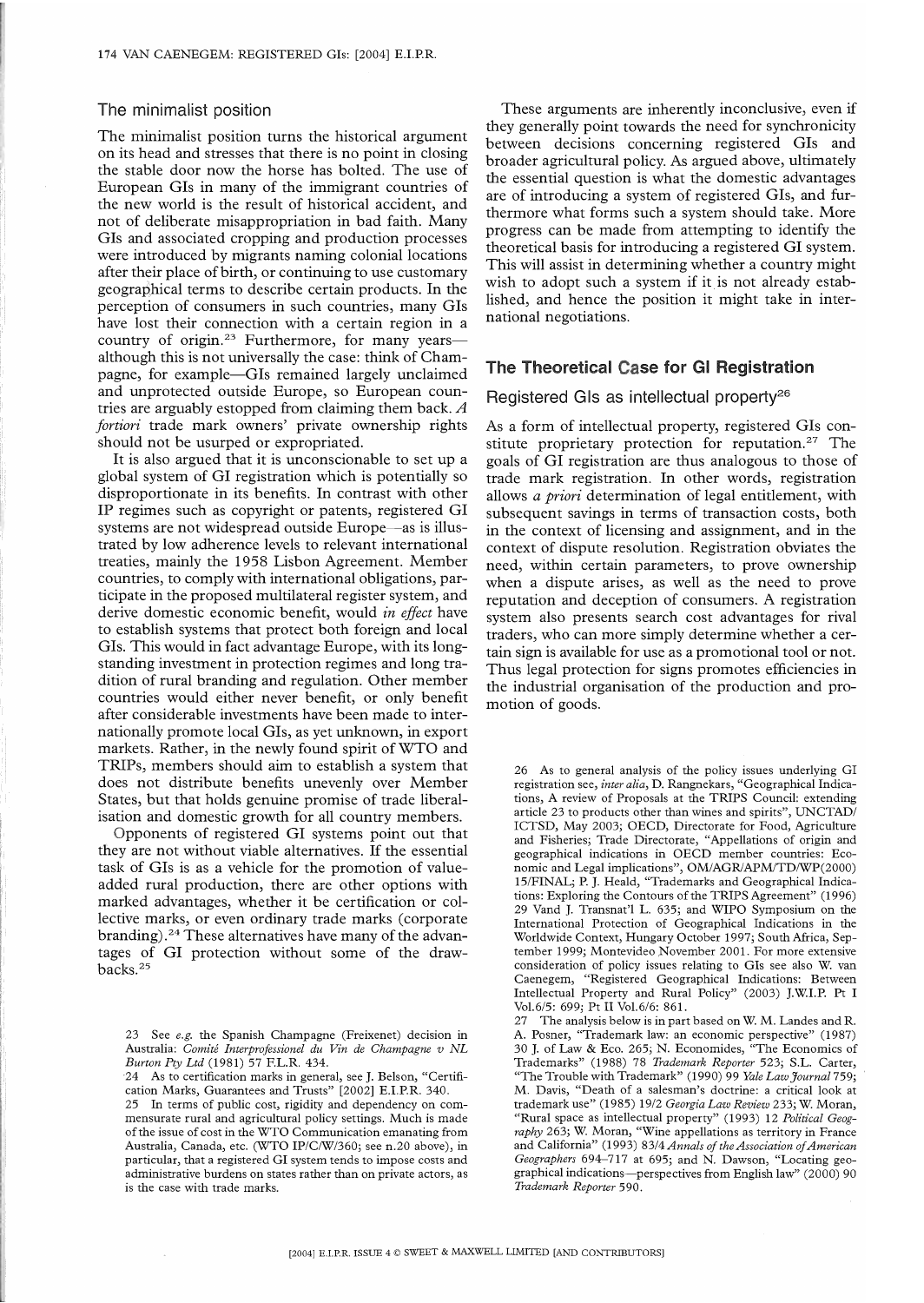At a more general level, GI registration, like trade marks, may effect a search cost reduction for consumers. The information asymmetry between buyer and seller is overcome by the legal protection of the sign by which consumers can recognise the qualities of experience goods *(i.e.* goods whose characteristics cannot be tested on purchase) emanating from the owner of the mark. At a more basic level, registration promotes diversification in industrial production: in the absence of legal protection for reputed signs, producers of nontestable goods would not supply diversified and distinct products at higher cost, because of the inability to capture higher returns. Competitors would imitate the sign and attach it to goods of lesser quality produced at lower cost, so the incentive to produce differentiated goods in the first place would be reduced.

GI registration systems thus support investment in the production and promotion of diversified rural and agricultural products. This could also be done by way of ordinary trade marks, but there is a crucial distinction in this regard: GI registration protects the reputation of actual places as represented by their actual names, whereas trade mark registration is only available for fictitious or fanciful terms that do not describe any aspect of the goods, including their geographical origin. This renders a system of registered GIs less dynamic than registered trade marks. The law recognises that the latter potentially pass from the private domain into common language through the process of genericisation; this cannot be the case for registered GIs.

Another crucial distinction is that registered GIs are collectively rather than privately owned, which requires greater regulation to ensure that the behaviour of each owner will not damage the overall reputation of the relevant term. Furthermore, because geographical derivation alone does not necessarily guarantee consistency in product characteristics, registered GI systems, such as the European high-level model, additionally impose detailed product standards to guarantee such consistency. This ensures that consumers are not misled by the use of a GI, and assists in maintaining the value of a registered GI over time, in terms of consumer goodwill.

Finally, a claim to uniqueness is sometimes made in relation to agricultural products, to support the argument that mere reliance on general actions against misrepresentation is not adequate. From this perspective, the *terroir* and human characteristics of an area imbue a product with such unique and inimitable qualities that any use of the term in relation to products emanating from outside the area is *ipso facto* a misrepresentation. Such goods cannot, by definition, have the same characteristics. Sceptics dispute this and argue that most products associated with a certain region can in fact perfectly well be imitated and produced elsewhere: geographical characteristics are rarely truly unique, and production techniques are readily copied.

# Agricultural **policy**

Thus a legitimate system of registered OIs that is to fulfil its purpose of protecting local reputation and reliably informing consumers concerning product characteristics requires proof and preservation of a real connection with a geographic area, and arguably also observance of product standards, as enshrined in express regulations and specifications.<sup>28</sup> However, a system that imposes the resultant strict controls on agricultural production is quite clearly an instrument of agricultural policy. It tends to prefer established, smallscale methods of rural production over alternative land uses and production methods. Thus it potentially results in detrimental rigidities of production and supply, and additional costs in terms of inflexibility to compete by innovation. Inconsistencies in agricultural production levels cannot be alleviated by admixture with produce from outside the delineated area, nor can fluctuations in demand be adequately met. Since product standards are set, *inter alia,* by requiring the application of certain production methods, there is a brake on innovation both at the level of production technology and at the level of experimentation with alternative crops or varieties.

As a result, the desirability of GI registration tends to depend on the industrial and agricultural policy context. As a general rule, the potential economic benefits of registered GIs are most apparent where established industries in rural areas adhere to traditional methods and established crop choices, have maintained geographic integrity and have an established reputation. If a government is intent on maintaining the rural status quo on the basis of territorial preferences, established ownership patterns and protection of established cropping and production methods, stringent GI registration may be one tool that can be used to this end. By contrast, the system is less attractive compared to the use of registered trade marks as corporate brands, or certification marks, where there is no such small-scale rural production, entrenched by tradition, regulation and fiscal policy. If general policy settings reflect the fact that the structure of rural industry fluctuates over time, crop choices are unsettled, innovation and flexibility are established tools of rural policy, private land ownership is not strictly controlled, and agriculture is not heavily subsidised or protected, then registered GIs make much less sense.

# **Alternatives to registered GIs**

GI registration is not the only tool available to promote rural goodwill, and the introduction of such a system will undoubtedly create significant costs, short-term dislocation, inefficiencies and disputes, as territories are delineated and production methods determined. In other words, maintenance of rural employment and value adding, together with limiting overproduction,<sup>29</sup> are well-accepted policy goals—but high-level registered GI systems are not necessarily the best way to

28 Arguably guaranteeing geographical origin alone is not sufficient to ensure consistent product quality. Some countries might wish to adopt the strategy of *ex officio* registration of certain well-known GIs. Note that under EU Council Regulation 2081/92 no *ex officio* registration is possible: applications must ultimately originate with producers.

29 Note that the link between GI protection and limiting overproduction has always been strong; it is expressed in relevant EU documents *(e.g.* in the Preamble to Council Regulation 2081/92: "Whereas, as part of the adjustment of the common agricultural policy the diversification of agricultural production should be encouraged so as to achieve a better balance between supply and demand on the markets").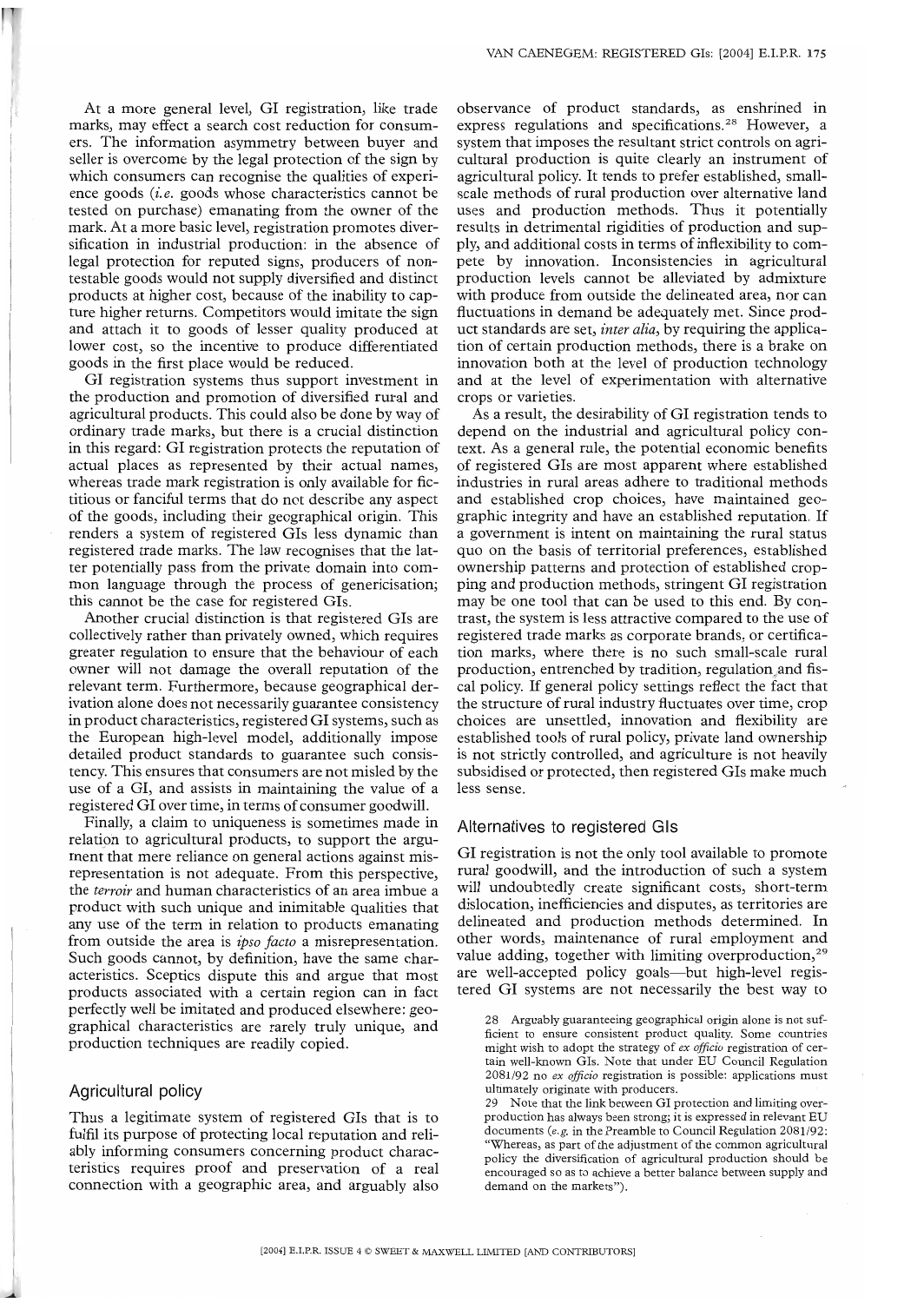achieve this goal in every country. It may also be the case that the approach in the European Union, which recognises registration of GIs as a method for the limiting of production levels, is not appropriate in other countries, where governments seek the expansion of rural production!<sup>30</sup>

For many it will be more effective to rely on corporate branding strategies, as well as combating consumer deception as to origin by way of actions against misrepresentation, and/or reliance on collective or certification marks. This will maintain the necessary flexibility in industrial organisation, and an ability to innovate and compete at a more limited cost to the community. Promoting reliance on corporate brands, registered trade marks and collective and certification marks for such industries is more in tune with a liberal market economy based on private rights; GI registration systems are public rather than private in nature.<sup>31</sup>

## Cost: delineation and enforcement

There is little doubt that the setting up of a domestic register of GIs is an expensive undertaking both for the public purse and for business. As was argued above, a legitimate GI registration system should ensure consistent product standards and a close geographical connection. This requires complex determination of specifications and enforcement.<sup>32</sup> Even the more simple system, requiring only geographic delineation without separate product standards, such as for wines in Australia, requires considerable resources. Bureaucracies at various levels are necessary to determine whether a GI should be registered and under what conditions, and furthermore to supervise adherence to the specifications underlying granted GIs. Organisation at the producer level is also required. The advantage, if any, gained by having a system of registered GIs is countered

30 See *e.g.* Council Regulation 823187: (L84/59) which states that a framework of Community rules concerning quality wine production should be adopted, *inter alia* "to avoid an uncontrollable extension of the production of such wines . . . ".

31 There are ample examples, for instance in the wine indus try, where ordinary trade marks have been used to great effect to promote the sales of quality products and command a price differential, while maintaining consistent quality, high levels of innovation and flexibility in production and marketing strategies.

32 It should be noted, for instance, that appeals and judicial determination of disputes must be catered for. This is a cost that is partly spread across the community, but also fails heavily on the shoulders of the agricultural sector. The history of the making of determinations in France provides a salutary lesson: the process takes many years, in a variety of fora, and many disputes, are ongoing. Decisions about delimitation are commonly appealed (on this and other characteristics of the French system of GI registration; see N. Olszak, *Des appellations d'origine et indications de provenance,* Tec&Doc (2001)). The younger system in Australia has already engendered protracted disputes about delimitation (as to the Australian system in general, see S. Stern and C. Fund, "The Australian System of Registration and Protection of Geographical Indications for Wines" (2000) 511 *Flin*ders Journal of Law Reform). On the other side of the ledger, it has been argued that GI registration will save legitimate users the considerable costs of proving reputation and misrepresentation in each case. However, this may be true if one compares registered GIs to common law marks; it is not the case if an ordinary, certification or collective mark is registered instead of a GI. So there is an establishment cost for the system as a whole, and transaction costs involved with the operation of the system.

by the financial cost of the system, borne by agricultural producers, but also by taxpayers at large. There is also the potential short-term readjustment cost to consider if international obligations require relinquishment of established uses of certain terms, as occurred in relation to feta cheese in the European Union.

# Cost: promoting registered GIs

Like other forms of intellectual property, registered GIs do not constitute their own reward. Investment is required to build their reputation, by way of protection, promotion and advertising. In a competitive market the cost will be considerable, and will offset the increased returns from differentiation. This is the case in the domestic market, and also at the international level. In countries without an established tradition of GI registration, it may well be that regional reputation is not a common marketing tool, or that regional names have become genericised and are in general or indiscriminate use. This may pre-empt registration in the first place, but if registration is still possible, it will require a considerable investment in consumer re-education.

In terms of exports, some terms that have an established reputation in export markets, or where registration via the mooted multilateral register offers a chance of regaining some control over goodwill, may benefit from increased protection in the future. However, where a country has few or no GIs with a foreign reputation, it faces the arduous and expensive task of building up such a reputation overseas. There is a considerable distinction between regaining some control over internationally well-known GIs, to whose recognition imitators may well have contributed over the years, and developing a profitable reputation for the future for relatively unknown or at present non-existent GIs.

Building goodwill is obviously expensive but will also take time. Benefits in increased returns from differentiation will be for the future and subject to considerable risk and uncertainty. There is thus a serious question whether the short-term costs of establishing the system should be traded off in favour of uncertain long-term benefits. Even for well-known GIs such as Champagne, the cost of promotion and protection of the name around the world is very considerable. A premium price may offset these costs, but developers of new GIs would have to invest heavily before any premium returns could be commanded. It will take a long time before the increased costs of product differentiation on the basis of GIs will be recovered by increased price differentials. In any case, is there any advantage in investing in promotion of such registered GIs rather than of corporate brands or certification marks?

# Existing trade mark rights and homonyms

A further cost that a member country adopting a registered GI system may face is the need to align new registered GIs with pre-existing rights, in particular trade mark rights. This would be the case both if inclusion on a multilateral register could be opposed on the basis of prior domestic trade marks—as Hungary has proposed, but not the European Union-or if GIs on the multilateral register came to prevail over domestic trade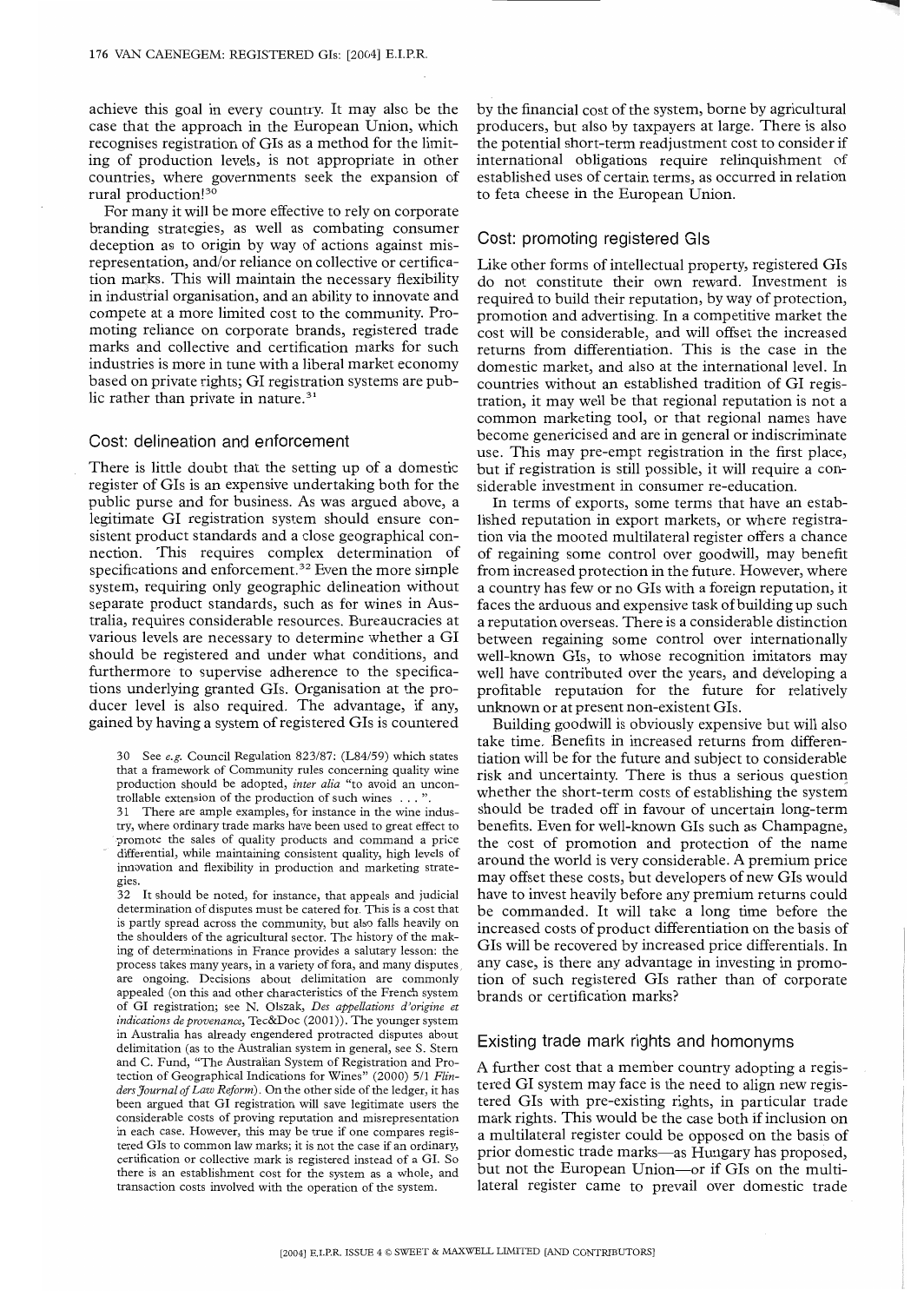marks. This is a complex process both at the domestic level and in relation to the implementation of potential multilateral obligations. A difficult issue arises in relation to existing trade marks which incorporate foreign registered GIs. Although TRIPs envisages exceptions in that regard, if under a future multilateral register system or now under the pre-emption proposals in the WTO agriculture negotiations, GIs came to prevail over certain domestic trade marks, there may be associated costs of expropriation and compensation.33

In countries with European languages and that have adopted certain European place-names, the further regulatory complication of homonyms must also be considered.<sup>34</sup>

#### Opportunity **cost: weighing up alternatives**

The arguments advanced above must be considered in the light of the available alternatives. Even if one accepts that there are sufficient advantages in a proprietary system applying to rural reputation, rather than simply relying on actions for unfair competition and the like, a registered GI system along European lines is not the only option.

One alternative is a low-level version of GI registration, in particular, one that only requires certification of geographical origins, and not adherence to product standards. From the discussion above it will be clear that such a system arguably lacks legitimacy because consistency of product characteristics and qualities cannot be as reliably guaranteed, and there is a risk of dilution of overall reputation by the actions of one or more individual users of the GI. On the other hand, such a system still retains the advantage of reducing transaction costs by clearly delineating geographical boundaries *a priori* and *erga omnes.* Whether or not a producer from a contiguous location is entitled to use the name will not have to be determined in the context of litigation, with the associated costs and uncertainties. As well as having the advantage of lower costs of implementation and control, because of the absence of product standards, it is a ready way in which protected foreign registered GIs can be incorporated domestically, if multilateral international obligations so require.

Another alternative is reliance on certification marks. Various WTO Member States favour this approach, since it allows either or both geographical origin and product standards to be certified in a manner analogous to registered GIs. However, it is not a prescriptive state system, in that the adoption and regulation of such

34 The issue of homonyms is dealt with in TRIPs in Art.23(3), which sets up a conditional coexistence regime.

marks is purely a matter for individual producers. Certification marks are not an instrument of state intervention in rural and agricultural production, and are more consistent with a private enterprise and private ownership philosophy. The principal distinction in terms of the scope of legal rights is that certification or collective marks are subiect to the same rules as other marks, usually with the exception of rules relating to non-use. In other words, whereas registered GIs are not normally subiect to such exceptions as genericness or use in good faith, certification (and collective) marks are.

# **Trade Negotiations and the introduction of Registered GI Systems**

All the issues canvassed above are significant in assessing domestically benefits that might flow from instituting new or increased GI protection. National agricultural policies and conditions are a crucial factor. But Member States might also calculate that concessions on GIs could be traded off for increased access to foreign markets for agricultural products, a crucial international trade issue.<sup>35</sup> Furthermore, they might hope to regain control over some domestic geographical or associated terms whose use has spread around the world, and which enjoy consumer recognition, even if they are at present beyond the control of local claimants (either because of genericness or because of foreign unrelated trade mark registrations). Be that as it may, the consequences that may flow from adopting the EU proposals in the TRIPs Council need to be carefully considered. Some of those consequences are canvassed below, and the agriculture negotiations are considered subsequently.

#### WTO/TRIPs **negotiations: EU proposals**

The model the European Union has advanced for a multilateral register for wines provides for what amounts to automatic inclusion by notification from national or regional registers. Legitimacy of incorporation on the multilateral register is derived from the underlying national or regional registration. Notified terms would not be re-examined for conformity with the TRIPs definition or inherent falsity. The onus in relation to eligibility for protection in a Member State rests on that Member State itself. Motivated challenges against incorporation on the multilateral register by member countries, if sustained, would mean the term concerned does not enioy special protection in the challenging country, but would not affect its status in other countries. Challenges would have to be lodged within a very narrow time frame of 18 months.<sup>36</sup> This would

<sup>33</sup> See in this regard, Addor and Grazioli (n.18 above), who argue that registration of a geographic name as a mark allows the mark owner a free ride on the reputation of the GI incorporating the geographic name concerned (at p.872). It should be remembered though that a trade mark could not be registered if it is confusing or deceptive. However, Addor and Grazioli argue that nonetheless GIs should be given preference over registered trade marks seemingly also if the GI did not have a reputation in the relevant jurisdiction at the time of registration of the mark. In other words, GIs should always trump registered trade marks, rather than a first in time rule applying.

<sup>35</sup> Some have argued that Australia's decision to abandon the use of European wine GIs was vindicated by improved access to European markets for products of the vine. However, others do not agree, arguing that the concessions in the EU (EC)-Australia Wine Agreement 1994, in terms of access to European markets, were small, consisting of relatively insignificant measures relating to oenological practices. New Zealand did not enter an analogous agreement with the European Union.

<sup>36</sup> A fairly extensive and scaled dispute resolution mechanism would be provided, involving initial negotiations and arbitration if required, without altering the applicability of general dispute mechanisms in WTO/TRIPs.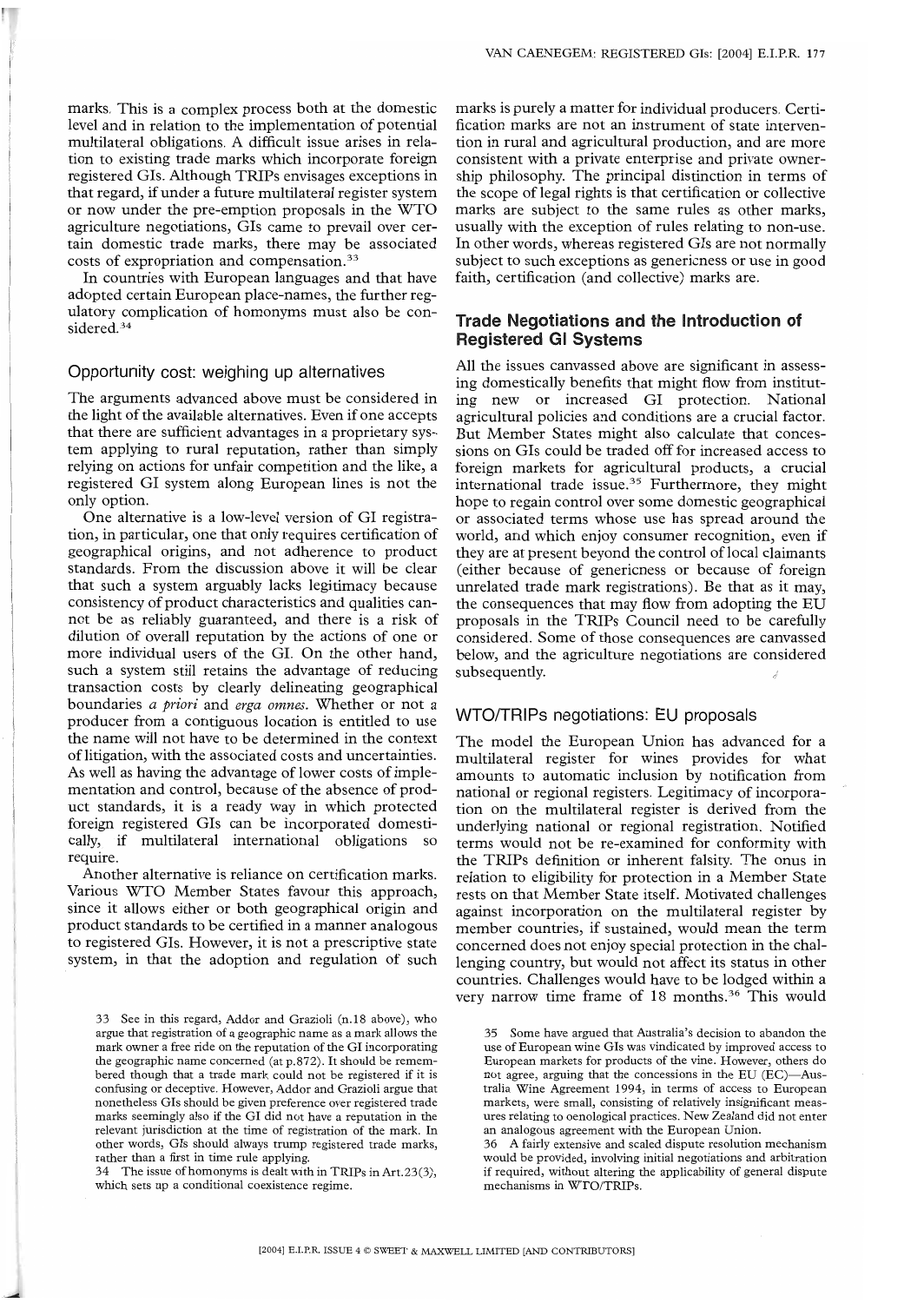create a processing bottleneck in Member States if a very large number of notifications from existing registers must be examined with a view to possible challenges on the initial establishment of the multilateral register, although it may be a reasonable time frame once initial notifications have been dealt with and the multilateral register has been consolidated.<sup>37</sup>

Absent a successful challenge, an obligation would arise in every member country to grant the wine GI the protection required by TRIPs.<sup>38</sup> This would have considerable repercussions in terms of domestic examination with a view to possible challenges, and compliance mechanisms. If what is proposed in relation to wine becomes the model applicable to all other foodstuffs or goods in the future, the implications grow exponentially.39 As well, the resolution mechanism relating to disputed challenges is fairly onerous, costs being presumably borne by the states concerned.

Thus the case for adoption of a multilateral register without further examination and with a heavy onus on member countries to challenge within a narrow time frame is arguably questionable. A multilateral register will indeed have some benefits for member countries that can transfer GI registrations, $40$  but given the multifarious nature of existing and mooted systems, any inclusion on the multilateral register should arguably be subject to examination in terms of its conformity with the TRIPs definition and requirements. This would be preferable to leaving the onus of disproving conformity on opposing members. It may be that, instead of every term being individually re-examined, each regional or country registration system should be examined for conformity with the TRIPs requirements before automatic notification of terms from that register to the multilateral register is accepted. $41$  If a challenge is lodged by a member country on the basis that the GI does not conform to the TRIPS definition, the present EU proposal only requires that all Member States be

39 After all, there can be little doubt that the model adopted in relation to the multilateral register for wines will be the model employed for all other foodstuffs if expansion of higher-level protection beyond just wine comes about: this is also the registration model that currently operates in Europe under Regulation 2081/92. There would be no logic, other than the logic of compromise, to permanently distinguish between wine and other agricultural products.

40 Notably in reducing costs of enforcement, and uncertainty for GI owners in foreign markets.

41 Arguably there would not be a difficulty with existing European regional and member country registration schemes. When it comes to registration models that other countries may be tempted to introduce, there may be more difficulty in establishing that the desire to regain control over certain terms in international markets is tempered by compliance with the actual TRIPs definitional requirements. A further question is whether certification marks registration should be a basis for inclusion in the multilateral register.

informed; maybe it should instead have some legal effect erga omnes, certainly where non-conformity with the TRIPs definition is concerned.42 But the major alternative is far simpler: to leave it to domestic courts to determine in individual cases whether some ground of invalidity exists, rather than to require member countries to lodge and pursue oppositions to multilateral registration *a priori.*

Any proposal for a multilateral register should not pre-empt a Member State's freedom to consider its domestic interests in relation to GI registration. A country may opt not to participate because it concludes that a domestic registration system is not an attractive option for broader policy reasons, and without domestic registration it cannot benefit from the multilateral register. Alternatively, it may be because it sees little potential for gaining control over its geographical terms already in use in export markets, owing to TRIPs trade mark and genericness exceptions. If there is no clarity of choice in terms of participation, then the register should not have any direct legal effect, and be restricted to a database of relevant information.<sup>43</sup> Countries should be able to continue to comply by observing current TRIPs obligations, by providing options to individual foreign GI owners, *i.e.* the right to either obtain a *sui generis* foreign GI registration, a registered GI if such a register exists, or a certification or collective mark.<sup>44</sup>

### TRIPs and bilateral negotiations

For countries without an existing GI registration system or with no significant domestic GI registrations, support for a more minimalist position in WTO<sup>45</sup> might be combined with bilateral negotiations with<sup>other</sup> countries. In that way individual countries can assess the value of a bargain offered in terms of reciprocal protection of some specific geographic terms of their own. Whereas negotiated outcomes within the WTO TRIPs context will probably remain subject to genericness and trade mark priority (the European Union's contrary proposal notwithstanding), both sides might benefit

43 See the "Database" proposal put forward by the United States, etc.: WTO/IP/C/W/133/Rev.1: "Proposal for a multilateral system for notification and registration of geographical indications based on Article 23.4 of the TRIPs agreement" (Communication from Canada, Chile, Japan and the United States), July 26, 1999.

44 *By sui generis* GI registration is meant a system which provides only for the protection of foreign terms, in conformity with the requirements of some international agreement. *Sui generis* registration might run along Malaysian lines (see n.6 above), i.e. including a list with amendments to trade practices or fair trading legislation singling out listed GIs for preferential treatment in terms of proof of deception, etc.

45 *i.e. the* "Database proposal", see n.43 above.

<sup>37</sup> As to the grounds for a challenge, see nn.14 and 15 above.

<sup>38</sup> There is a lack of clarity in the EU Proposal and in the Chairman's note in relation to the obligations that would fall on Member States that do not participate in the system. Although participation in the multilateral register is presented as optional in the EU proposal, this seems to apply wholly to the right to notify GIs to the multilateral register, but only partly to legal obligations on member countries, since some legal consequences would apparently result even for countries that did not participate.

<sup>42</sup> The EU proposal does not make it clear what happens if a challenge is not resolved by negotiation or is resolved in favour of the challenger (see nn.14 and 15 above). The Chairman's Note (see n. 15 above) provides various options one of which requires that a successful challenge on the basis of non-conformity be notified to all member countries, whereas a successful challenge on another (country-specific) basis would result in an annotation of the register. See in this regard also the communication by Hungary IP/C/W/234 providing input on the opposition/challenge procedure in the multilateral register.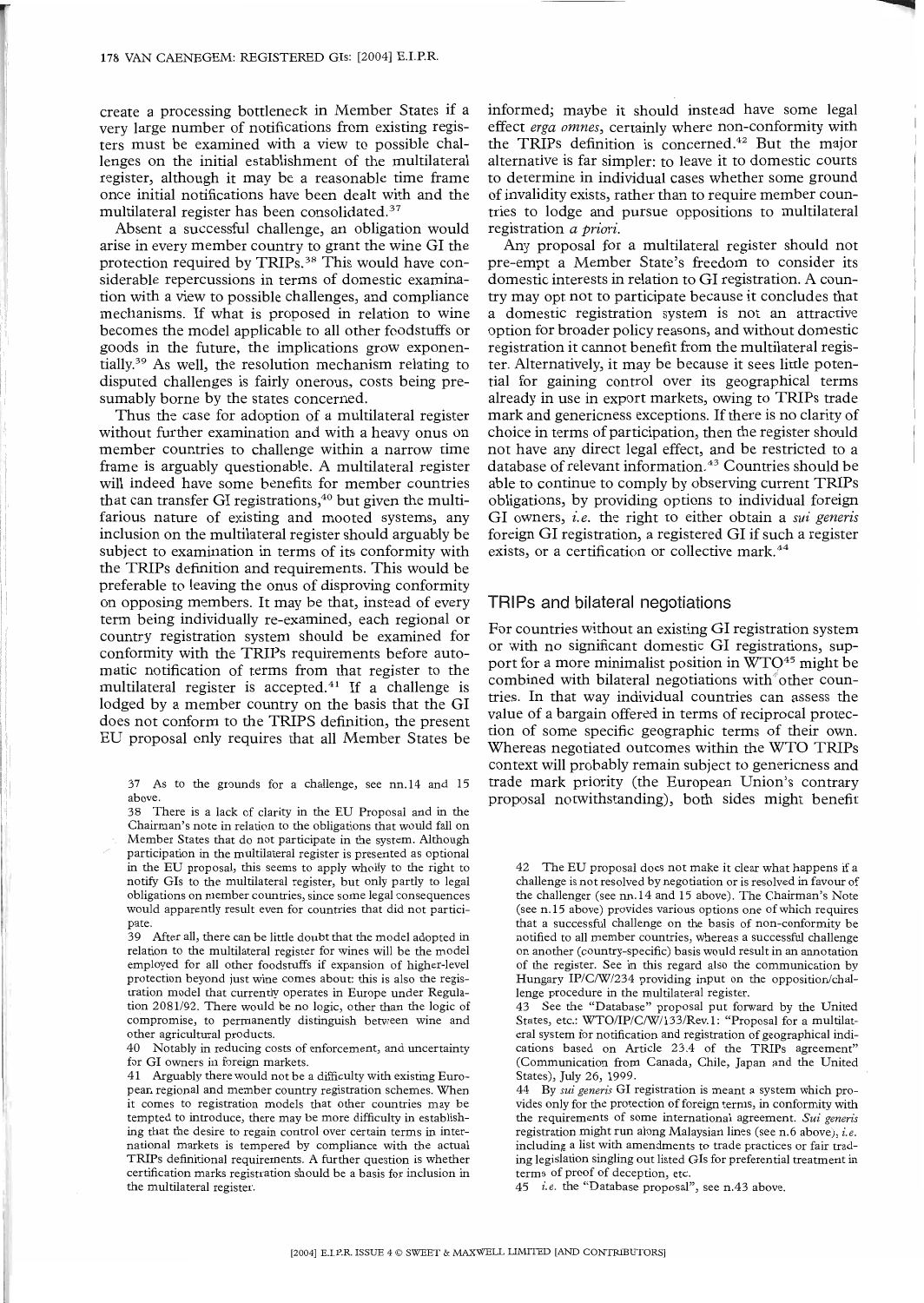from overcoming these restraints by bilateral agreements--which TRIPs allows.<sup>46</sup> Alternatively they could join in the haggling over terms in the agriculture negotiations.

However, there is a risk that bilateral agreements foreclose third markets to non-contracting countries, which would be contrary to the spirit of TRIPs, global trade liberalisation and a level playing field. Bilateral negotiations for higher levels of protection for GIs for food and wine should therefore, as a general rule, not result in unfairly constraining the entry into a contracting country of similarly named generic equivalents from a third country.47

# **GIs, trade liberalisation** and "ambit **claims"**

It is significant that TRIPs, as part of WTO, is intended as an instrument of trade liberalisation, and not of disguised protectionism. The harmonisation process which is TRIPs is aimed at enhancing trade in legitimate intangibles or goods incorporating intangibles. However, because of GI registration's close association with agricultural trade, there is a risk, maybe greater than with other areas of intellectual property law, that creeping expansion of GI regulation will come to constitute a barrier to trade rather than levelling the playing field for legitimate commerce.

Analogising with trade mark law clarifies this point. Trade mark law comprises balancing mechanisms to ensure that registration does not become an obstacle to legitimate trade. For that reason, descriptive terms, or terms that have become generic, do not fall or remain within the monopoly power of a trade mark owner. Other traders are free to carry on legitimate business under them.48 Courts have applied this principle in a fairly robust manner, developing techniques to distinguish between descriptive and distinctive terms.<sup>49</sup>

However, when it comes to registered GIs, geographical terms once registered cannot become generic or descriptive. The perpetual nature of the rights requires that stringent *a priori* conditions are imposed, because otherwise GI registration has the potential to disrupt legitimate trade.<sup>50</sup>

This means that ambit claims that do not relate to actual place names should be treated with caution; the

50 This reflects a cardinal rule in IP law in general: the more absolute the form of protection, the higher the threshold to obtain such protection should be.

perpetual nature of the right cannot then be linked to the perpetual nature of a place and its name. It is therefore imperative that claims to monopolise "indirect GIs", traditional expressions including container shapes, varietal names, label shapes and the like be treated as a very distinct category of case. While the case for universal strong registered GI protection for place names is already a difficult one to make out, it becomes almost impossible in all but the most irrefutable cases where indirect or associated terms and signs are concerned. *Aforriori* this applies in relation to "traditional expressions".<sup>51</sup> It is also important that, as well as at the multinational level, in the context of bilateral negotiations countries assess very carefully whether it is in their interest to accept proprietary rights in such terms, signs or shapes for the future.

### The genericness exception in TRIPs

A country may well be tempted to favour GI registration because of the apparent prospect of regaining control over certain direct or indirect GIs that are well known in multiple jurisdictions. Notorious but speculative examples include Darjeeling tea and Basmati rice.<sup>52</sup> However, here the genericness exception found in TRIPs may well be to such countries' detriment, even if domestic registration of the terms would accord with the TRIPs definition. Because of the genericness exception, domestic and consequent multilateral registration of a GI will have no effect in a potential export market where it is a generic term. This could be the case in significant export markets such as the United States and Australia, which show little inclination to surrender what they consider to be generic terms. The EU system does not allow for registration of generic terms, and at present does not accept non-EU registrations.<sup>53</sup> As well,

51 These concerns are also significant in the context of designing a system of international registration if it is based on a principle of automatic translation of entries on national or regional registers to the multilateral register. It must be the case that the more doubtful peripheries of legal protection should be excised from a multilateral register: only the clearest cases relating to actual geographical names should be included. We have seen that Greece has been successful in prohibiting descriptive use of the word "feta", which is not a geographical name, but, under EU law, an "indirect GI" *(i.e.* in terms of Art.2.3 Regulation 2081/92: "Certain traditional geographical or non-geographical names designating an agricultural product or a foodstuff originating in a region or a specific place"). The impact of restraints on the use of Traditional Expressions (TEs) would be even greater. By way of example, the Czech Republic would like to see the term "pilsner" follow the same path, Italy the word "parmesan" and Spain "sherry". Other examples are the terms vino, tawny, ruby, and oloroso. Note JOB(03)/51 Communication from Australia, "Traditional Expressions" (March 6, 2003). It should be noted, however, that the European Union has made it clear that it does not seek to see TEs included in the multilateral register: see WTO JOB(03)/76, Council for TRIPs Spe-<br>cial Session, April 23, 2003, "Traditional Expressions: cial Session, April 23, 2003, Communication from the EU".

52 See D. Downes and S. Laird, "Innovative mechanisms for sharing benefits of biodiversity and related knowledge: Case studies on Geographical Indications and trademarks", Prepared for UNCTAD Biotrade Initiative (1999).

53 See, however, n.46 above.

<sup>46</sup> This could be combined with a demand for inclusion of foreign GIs on the EU Register, which is not currently possible, unless permitted under a bilateral agreement and on the basis of equivalence.

<sup>47</sup> More specifically, if the geographic name is either generic or unknown prior to the entry into the bilateral agreement; and it is generic in the non-contracting country of export; and if the sale of the goods does not constitute a misrepresentation as to the true origin of the goods (or rules to the same effect), then arguably it should not be included in a bilateral agreement.

<sup>48</sup> This does not apply only to word marks, but also to devices or to other signs.

<sup>49</sup> The significance of the principle is underlined in the academic literature; see, *inter alia,* S. L. Garter and Landes and Posner, n.27 above. Some theorists have gone beyond the selfevident proposition that nobody should be allowed to monopolise ordinary descriptive language, and developed an "economics of language" framework, giving further theoretical support to this established legal principle.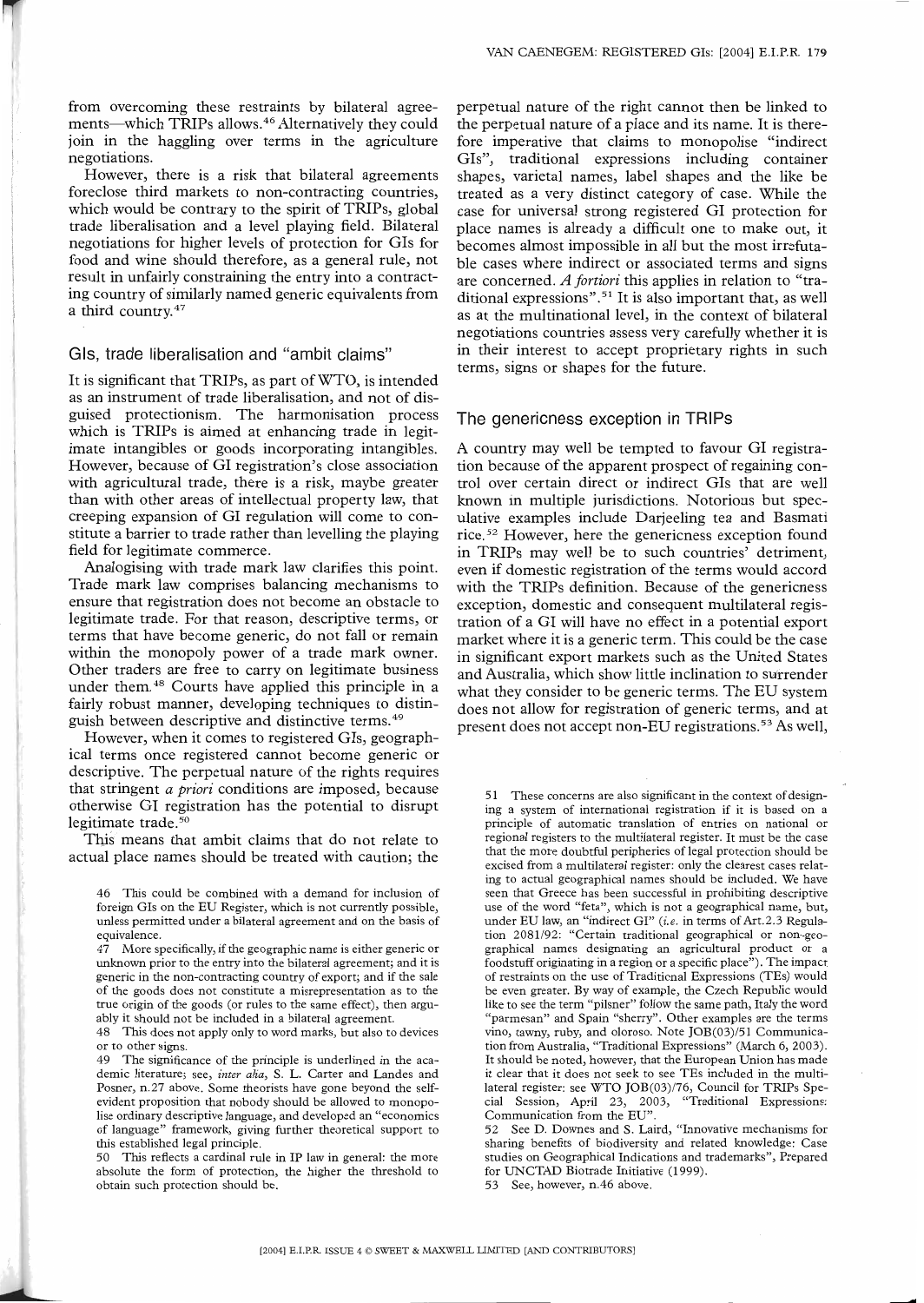recovery of GIs in foreign markets may possibly be barred by prior trade mark rights.

There is a converse argument in relation to genericness: countries that may domestically benefit from a genericness exception in relation to foreign registered GIs *(e.g.* Australia would be able to continue to use the term feta in its domestic market as a generic term), may find that they do not benefit from it in third-country export markets.54 In those markets the term might not be generic, or it might have been surrendered in a bilateral agreement. This could result in an important impediment to agricultural exports into such third countries. 55

#### WTO agriculture negotiations

Overcoming the TRIPs exceptions in relation to GIs is a long-standing ambition of the European Union, in particular in specific cases where foreign trade mark registrations are seen to preclude entry into markets by EU suppliers under their own regional names. The introduction of a demand for pre-emption of certain terms in the agriculture negotiations thus comes as no surprise.<sup>56</sup> TRIPs limitations are avoided by a forum shift. This some WTO members vigorously oppose. The move is not easily reconciled with the established and elaborate GI agenda within TRIPs. Be that as it may, it is attractive to the European Union, as it would see established markets for products now supplied by foreign trade mark owners or under generic GIs effectively transferred to European suppliers. The legitimacy of such transfers, certainly where goodwill or recognition has actually been built by the alleged imitators, is questionable. It smacks of allocation of markets rather than competition; and in some cases, of expropriation of private property rights in trade marks.

However, some developing and other countries might see the agriculture approach as holding some promise: a

55 The question in terms of WTO/TRIPs rules remains untested; e.g. what would result under TRIPs if the United States imported Californian wine under the name Champagne into Australia, which has agreed with the European Union not to use that name on domestic wines?

56 See "WTO talks: EU steps up bid for better protection of regional quality products", IP/03/1178, Commission Press Release, Brussels, August 28, 2003. The EU's dispute with Canada concerning the registration in that country of the trade mark *Parma* for cured ham is an illustration of a case where prior trade mark registration is seen as constituting a trade barrier, in this case against imports into Canada of Parma ham by the Consorzio del Prosciutto di Parma: see European Commission, DG Trade, Report to the Trade Barriers Regulation Committee, TBA proceedings concerning Canadian practices affecting Community exports of Prosciutto di Parma, Brussels 1999.

chance to regain control in export markets of terms that have become generic or registered as trade marks. But it seems doubtful that many of the terms that those other countries would hope to see included on the pre-emptive list would ever obtain acceptance, even if negotiations descended into downright haggling. In any case, it may be that the proposal for total pre-emption of a specific list of terms, and the invitation for other countries to add to such a list, are more strategic than real. Many questions remain about the list: for instance on what basis terms would be included (if any); whether the list is static or dynamic; and what are the domestic repercussions of inclusion of some and exclusion of others?

# **Conclusions**

Registered GI systems are as much an instrument of agricultural policy as intellectual property.<sup>57</sup> There are arguably cogent arguments in favour of continuing reliance on registered GIs in the European Union and in other jurisdictions where the system is of long standing and supports the protection of traditional rural production methods, also providing guarantees of consistent product quality. In such countries the investment in establishing a system has already been amortised. Small-scale production is common and rural products are often marketed without further modifications to end users. There is a strong identification between food and place in Europe which is absent in much of the new world, such as Australia and the Americas.<sup>58</sup> It may also be justified that Europe "gets some of its GIs back", for now lost outside its borders.

But all Member States should be afforded the opportunity to consider whether GI registration systems are in their national economic interest. They may or may not fit within the wider domestic policy matrix. There may be little realistic prospect of regaining control over domestic GIs in foreign markets, because of existing TRIPs exceptions and the doubtful status and outcome of the agriculture negotiations proposals. The costs of a domestic GI register may outweigh its benefits, and even if such a register is geared only to the protection of foreign GIs on a multilateral register, compliance costs, both in terms of examination with a view to challenging, and in terms of enforcement, may be quite considerable. Other options, such as existing trade mark law branding strategies, which there is no reason not to employ in rural industries, or certification and collective marks, may present a cheaper, more flexible option, and come at little additional cost to the taxpayer.

<sup>54</sup> See IP/C/W/289 June 29, 2001: "Communication from Argentina, Australia, Canada, Chile, Guatemala, New Zealand, Paraguay and the United States: extension of the protection of geographical indications for wines and spirits to geographical indications for all products: potential costs and implications": "24. These industries may find potentially lucrative export markets closed to their products, as the government of the importing market or a third party may claim exclusive rights over the terms used to market those products. The TRIPS Council should be wary of the potential of GIs to be used as a protectionist instrument to restrict trade, particularly in the area of agriculture".

<sup>57</sup> The Preamble to Council Regulation 2081/92 illustrates this mix of policy motives, referring to diversification of rural production, growth of rural incomes and opportunities, etc., as well as consumer education and information, etc.

<sup>58</sup> Vivas-Eugui points out that the United States "will always feel more comfortable with systems based on private ownership and will avoid the establishment of any intellectual property rights of a public or mixed nature": see n. 1 above, at p.711.